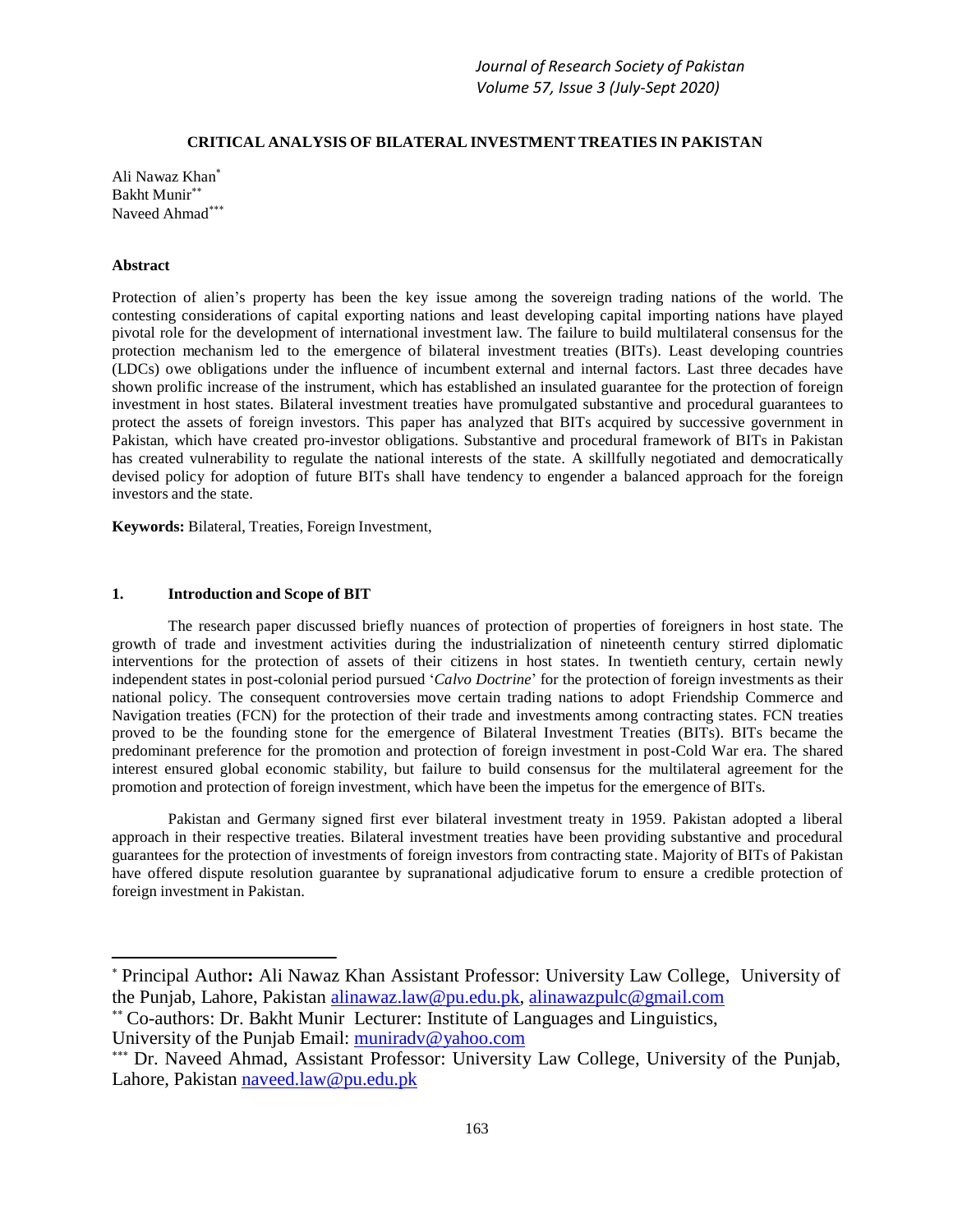### **2. Background Analysis of Growth of Bilateral Investment Treaties**

The political communities of the world had not been inclined to accept any rights and capacity of these aliens in their territories prior to middle ages. The customary international law of the time had no accepted standard system for the treatment of property of foreigners (Newcombe & Paradell, 2009, 3). In the middle ages the early Roman and The German tribes demonstrated hospitability to recognize the rights and capacity of these foreigners (Borchard, 1913). Some early writers of seventeenth century recognized the rights to travel, live, trade, and nondiscriminatory treatment on entering a foreign territory in accordance with the law of the land. In 1758, *Emmerich de Vattel,* in his work, Law of Nations, opined that the mistreatment to the foreigner property was an injury to the home state for foreigner admitted to the territory. This view was eventually become the principle of international law (Vattel, 1858).

The industrialization era of nineteenth century engendered sensitivity among trading nations for the protection of foreigner's property under international law. The controversies arose for the recognition and enforcements of foreign investment protections. Edwin Borchard established treatise on the diplomatic protection of citizens abroad to explain the rights of foreign traders and investors in the foreign land. The treatise provided evolution and justification for recognizing legal capacity of foreign citizens while in foreign territories (Borchard, 1913). Prior to twentieth century, these foreign citizens, including investors, were treated by the customary international rules of diplomatic protection (Newcombe & Paradell, 2009, 2). In later developments, the rhetoric of protection of foreigner's property invoked diplomatic intervention by the home state. The intervention for the protection of foreign investment ranged from diplomatic efforts to Gunboat diplomacy in certain incidents (Okpe, 2014).

Decolonization era in the last decades of nineteenth century gave birth to number of sovereign states. Newly independent states asserted their sovereignty by adopting home states principle of 'no preferential treatment' for foreign traders and investors, but equal to locals. Number of Latin American states incorporated '*Calvo Doctrine'* in their constitutions, which provided to treat foreign property alike local investors and to be dealt with in accordance with the domestic laws. The doctrine asserted that in case of disputes with the foreign investor, the local remedies to be exhausted first before invoking any transnational forum of disputes resolution. On the other hand, USA supported the '*Hull Formula',* which insisted for the adequate, prompt, and effective compensation for expropriation of the property of foreign investors (Lowenfeld, 2008).

In post-World War II developments, the trading nations of the world signed the treaties of FCN for the protection of trade route and assets of foreign investors essential for durable peace. Treaties were signed bilaterally by UK, USA and Japan with the other states in the context of Post-World War reconstruction of Europe. The US entered into twenty-one FCN treaties during 1946 to1966 and other trading nations of the world, including states of Latin American countries (Vandevelde, 1992, 19). After 1966 US never signed any FCN (Vandevelde, 2005, 162). In the backdrop of economic integration after WWII, FCN treaties contained all the essential ingredients of modern Bilateral Investment Treaties without using this nomenclature (Newcombe & Paradell, 2009, 23).

Pakistan was the first country which signed first ever BIT with Republic of Germany in 1959 for the promotion and protection of investments of contracting states (Newcombe & Paradell, 2009, 2). Sovereign states had shown least attraction to adopt it up till 1979. First twenty years gathered a stock of 100 BITs entered by the sovereign states. The decade of 1980s has reflected moderate trend of signing BITs when 385 BITs were finalized till 1990s for the promotion and protection of foreign investment. In last decade of twentieth century, adoption trend of BITs skyrocketed in the post-cold war time. In the year 1999, the world economies have signed 2392 BITs as compare to 385 in 1990. This pattern of international investment treaty was quickly followed by the other capital exporting countries. In a short span of time, BITs become the wide spread instrument in international law (Guzman, 1997, 651). With the increasing trends for BITs, this number reached to 2392 in 1999 as compare to 385 in 1990. This number has reached 2900 signed BITs of which 2342 enforce treaties till December, 2020. Wherein, 177 states have been the contracting parties of the instrument (investmentpolicy.unctad.org).

International investment law has pledged its origin from the protection of human rights and fair, nondiscriminatory, and equitable treatment of aliens on foreign land (Ghouri & Mahmood, 2012). BIT features provides for an obligation to take steps for promotion of investment on the contracting states. As an instrument of investment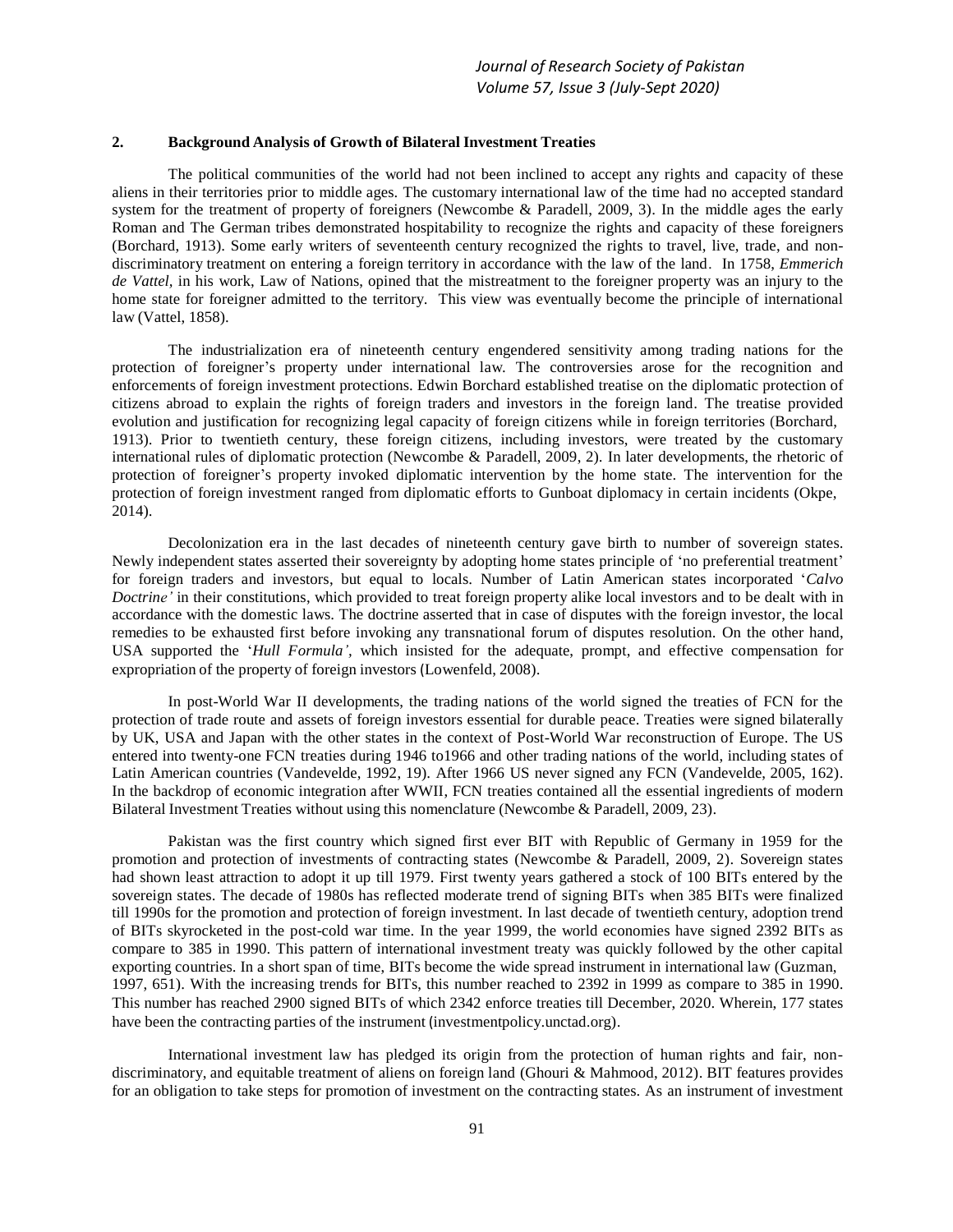protection, BITs have standardized the national treatment of foreign investors and guarantee transfer of capital and its returns. The dispute settlement mechanism before supranational forums in case of expropriation of the assets of the foreign investors have introduced procedural guarantee of foreign investment protection (Newcombe & Paradell, 2009, 43). The contracting states are obliged to refrain from discriminating treatment against the activities of the investor from other states. The investors of contracting state shall enjoy the protection of their investment and in case of expropriation right of prompt and adequate compensation.

The USA began its BIT program in 1977 in consequence of lobbing of the US business community. Despite the opposition of labour organizations, the US administrations finalized 265 BITs until 1987 with over seventy other states. On the other hand, China signed its first BIT in 1982. The early Chinese BITs provided limitations of substantive and procedural nature regarding the admission and treatment toward foreign investments and its dispute settlement mechanism. This trend was changed in 1998 in *Barbados- China* BIT, which provided for dispute settlement trend like other capital exporting states. Now China is part of number of BITs with wide ranging procedural and substantive investment obligations. Latin American states remained opponent to such international instruments of obligation, which limited jurisdiction of national courts for investment disputes. The inclination of South American nations for the *Calvo* doctrine witnessed for more than thirty years after signing of first BIT. These states left its resistance to BITs in 1990s. Most of the African, Middle Eastern, and Asian countries started signing BITs in 1970s and early 1980s (Newcombe & Paradell, 2009, 43-57).

### **3. Factors Contributed for the Emergence of BITs**

Post-world war politico-economic developments led considerable efforts for the integration of international economic. The shared interests of world community for the stable new economic order led its negotiations under the auspicious of international economic organizations. Therefore, inflexible conflicting approach of capital exporting and capital importing nations, for the protection of international trade and investment, failed to build consensus for the collective legal system. The failure of negotiations for multilateral investment treaty has been another factor, which led for alternative instrumentality (Ghouri, 2009). The leading organizations i.e. UNO, IMF, OECD, UNCTAD, and World Bank sponsored the struggle for integration of international economic. The new economic order under the auspicious of international organization has encouraged bilateral agreements for the protection of international trade and foreign investment (Poulsen, 2011).

The wealthy states encouraged BITs as a supranational institutional check for uncompensated expropriation under domestic laws of the host state. Developed countries shift their emphasis for signing of BITs with Less Develop Countries (LDCs) to avoid uncertainty and controversies surfaced by the application of *Hull Rule* to treat foreign investors. These capital exporting nations want ensured protection for their investors in the host states against the possible breach of contractual liabilities and expropriation than customary international law. These BITs provide effective dispute settlement mechanism and enforcement of their claims with ensured compliance of enforcement liabilities under an award (Guzman, 1997, 652).

On the other hand, the host state desirous to attract FDI and increasing the trade relations in business of the world (Tobin & Busch, 2010, 2). Treaty protagonists suggested that these BITs are major factor for the flow of foreign direct investment for capital importing countries (Newcombe & Paradell, 2009, 62). The capital importing developing countries started negotiation for FTA and BITs for the sake of job creation, technology, skill transfer, and to attract foreign capital (Ghouri, 2009). These international instruments are considered as helpful for increase of foreign direct investment for the states (Newcombe & Paradell, 2009, 48). This flow of foreign direct investment included lending finance from the international financial institutions.

In the backdrop of a campaign of attracting foreign capital by developing economies, the capital exporting developed countries lobbied for full, prompt, and adequate compensation in case of expropriation for foreign investors. A competitive pressure on capital importing states for providing enabling environment for foreign investment by international instruments led to another reason for the emergence of contemporary regime of bilateral investment treaties (Newcombe & Paradell, 2009, 63).

# **4. Framework of Bilateral Investment Treaties in Pakistan**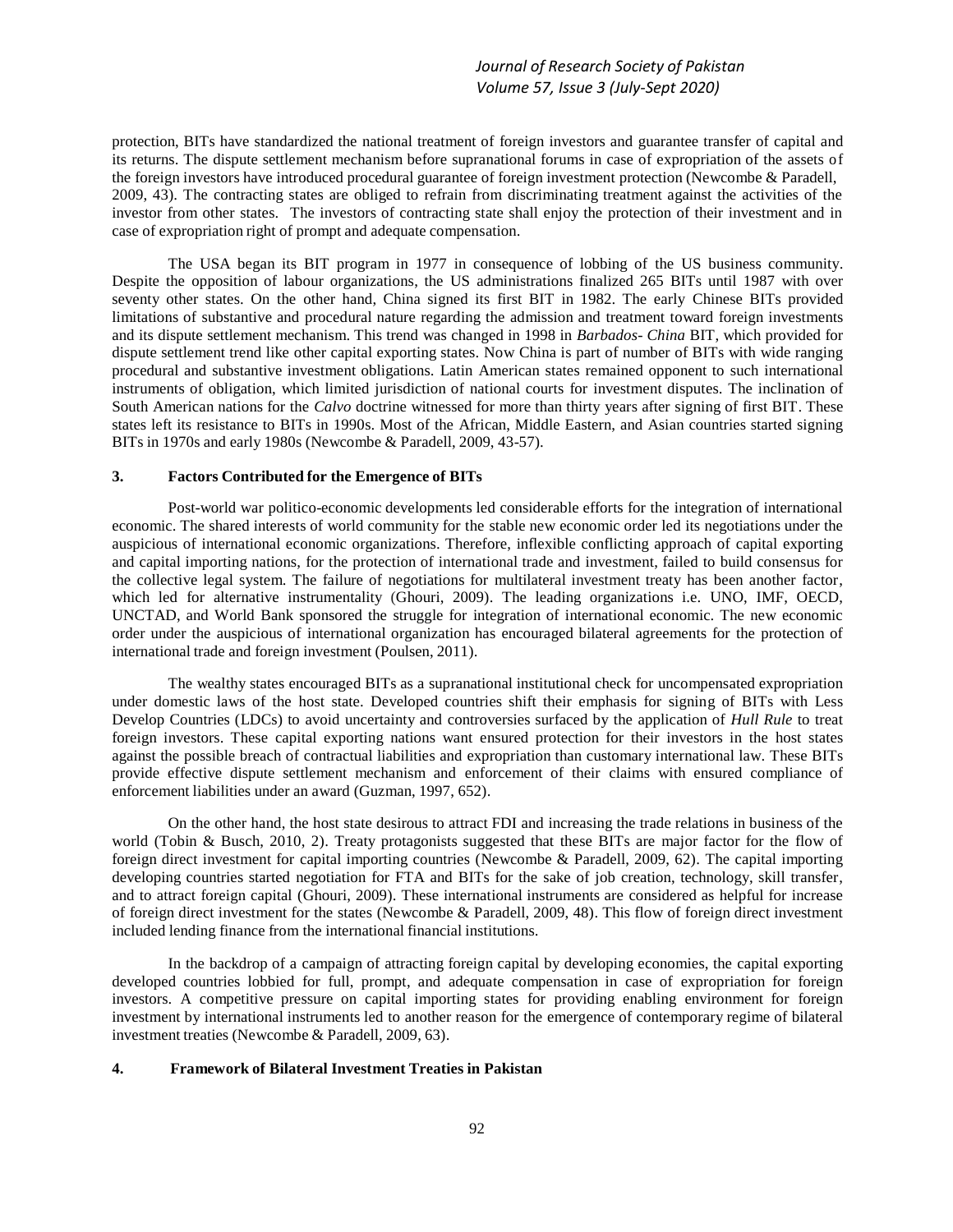Pakistan has been the first country to sign first ever bilateral investment treaty with Germany on November 25, 1959. Pakistan took a pause of nineteen years, till 1978, when she signed her second BIT with Romania. The BITs have been considered to be the impetus to the growth of international investment law for the capital importing nations in the era of 1990s. Prior to 1990s, Pakistan signed eight treaties with leading and developed economies of the world. The treaties with all those eight countries are still enforceable. In the last decade of 20<sup>th</sup> century, Pakistan signed 30 new BITs with thirty new economies of the world and one replacement of old version of the previously BITs (Pakistan-Romania BIT, 1995). Pakistan signed 53 BITs until December 2017 with 48 nations, including lessdeveloping, developing, and developed economies of the world.

The BIT adopted by Pakistan and Germany in 1959, introduced no provision for the settlement of investment disputes between investor and the host state. The investor has no option to approach directly to any foreign adjudicative forum for the resolution of investment disputes. After 19 years of its first ever treaty, Pakistan-Romania 1978 was the first wherein jurisdiction of ICSID tribunal was recognized for investment dispute settlement. The jurisdiction was introduced with the condition that if the award of compensation by national arbitration tribunal remained unsatisfactory for the investor then ICSID forum can be approached. The next three BITs with France, Kuwait, Germany were executed in 1983 wherein Pakistan consented for the ICSID jurisdiction in the treaty where investment dispute could not be resolved amicably between disputing parties. The investor can approach the ICSID jurisdiction without any intervening procedures in the host country. According to the language adopted in treaties with Kuwait, France and Sweden, the investor needs not to prove the requirement of consent by the host state to invoke ICSID jurisdiction. An additional provision was also adopted which prohibit the exercise of diplomatic channel to resolve the investment dispute in Pak-Sweden BIT. In 1988, in the BIT of Pak-Netherland, ICSID jurisdiction was agreed upon by the contracting parties without any intervening procedures by the investor. But in the next two BITs, Pakistan opted for different procedure, which has to be adopted for the resolution of the investment disputes. In 1988, the treaty which was finalized with Republic of Korea without involving any international dispute resolution mechanism for the settlement of investment disputes. The Pakistan-Korea BIT provides only compensation in case of expropriation of assets of a foreign investor and declares arbitration tribunal of the host state of a competent forum for the resolution of an investment disputes. The treaty requires an adequate compensation according to the market value of the assets by applying the laws of the host state (Pakistan -Korea BIT, 1988). The bilateral investment treaty between Pak-China, 1989 also provides that investor can only claim compensation in case of expropriation under the treaty. The options available for the investor under the treaty are: firstly, the investor can claim adequate compensation for expropriated assets. Secondly, investor can challenge the legality of expropriation. Thirdly, investor can file a review of the amount of compensation before the appellate tribunal of the host country. If the matter is not resolved within a period of one year, then the investor has the option to approach any international arbitral tribunal (Pakistan-China BIT, 1989). The investor can approach international tribunal where the amount of compensation is not adequate and the matter is not resolved after filing of complain with the competent authority.

In the last decade of 1990s, Pakistan signed 32 bilateral investment treaties. The majority of the BITs have referred supranational forum of dispute resolution. The treaties have recognized ICSID jurisdiction in fifteen of BITs where means of amicable settlement i.e. negotiation or consultation, in order to resolve the investment dispute. Foreign investors are given the freedom to invoke ICSID jurisdiction for the settlement of investment disputes. Four treaties of the decade have suggested a procedure of constituting an *ad hoc* tribunal. The *ad hoc* tribunals are constituted by appointing one member, each by the litigant parties, and third how would be Chairman of the tribunal is to be appointed by those two members. In case these two members failed to appoint the Chairman, then such Chairman to be appointed by an international authority. In case of Iran, the parties agreed that the appointing authority is Chairman of permanent court of international arbitration. The Chairman shall appoint the third member to complete the constitution of *ad hoc* tribunal where any of the party remain fail to appoint her member for the tribunal. In case of Pak-Oman BIT and Pak-Mauritius, the appointing authorities are president ICJ and Chairman of International arbitration institute of Stockholm of chamber of commerce. Whereas, the treaty Pak-Uzbekistan 1992, investor is entitled to approach an international institutional arbitration forum by following the arbitration rules of UNCITRAL.

Bilateral investment treaties have promulgated a credible protection for admitted foreign investment from political risks and domestic laws. Substantive and procedural guarantees have been incorporate in the instrument of international obligations to ensure non-discriminatory and equitable treatment. Bilateral investment treaties have brought pivotal change in the trend of foreign investment dispute settlement from state own adjudication to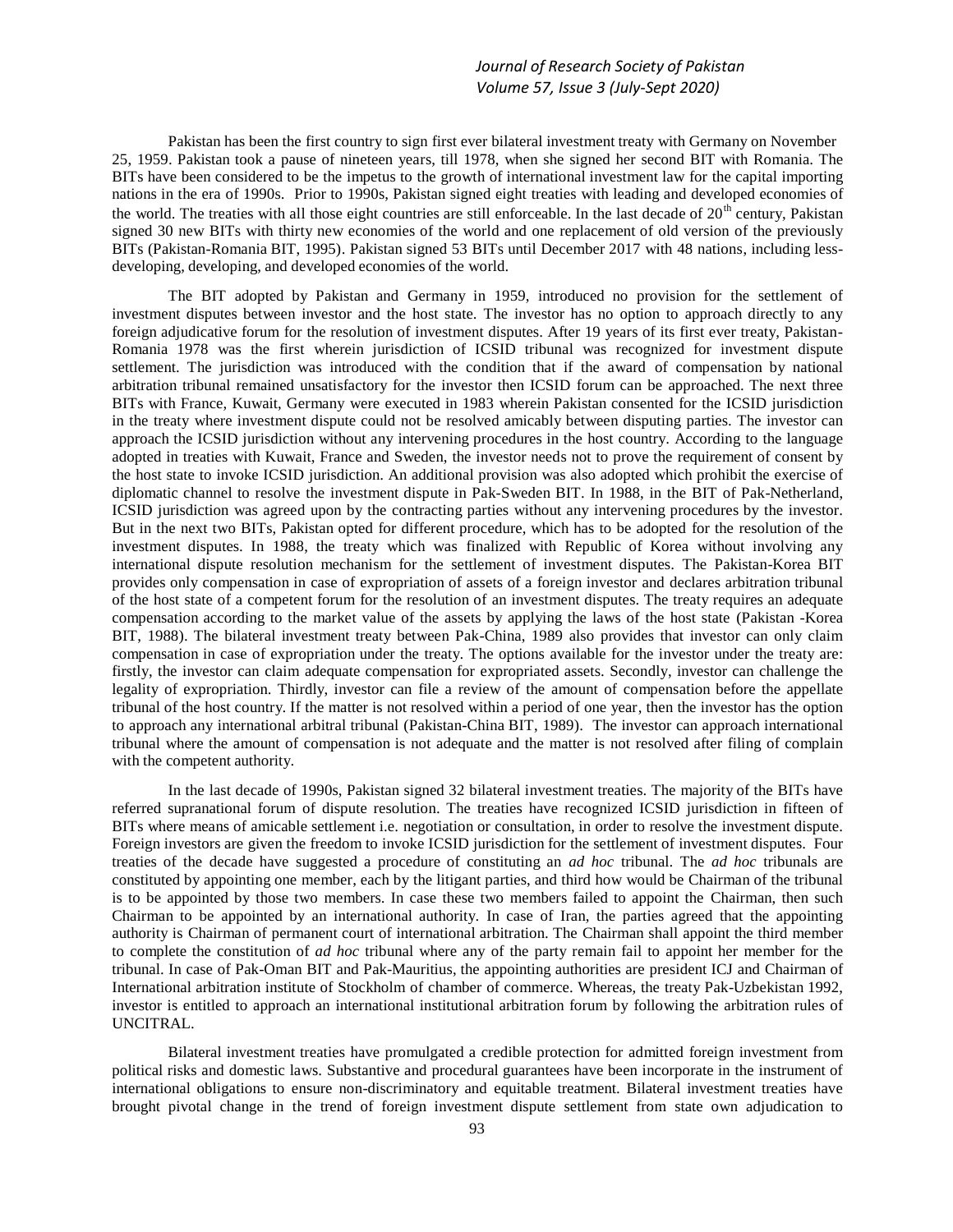transnational institutional settlement. The rule based adjudication system has been referred in majority of BITs in case of expropriation of the assets of the foreign investor (Douglas, Pauwelyn & Viñuales, (2014).

## **5. Evaluation Of Pakistani BITS**

The developing states with their emerging economies are more inclined to sign a BIT as instrument for the protection of foreign investors (Poulsen, 2011, 112). It is unlikely that international economic organizations such as IMF, World Bank, IFC, and MIGA have no compelling contribution to encourage BITs among member states (Poulsen, 2011, 80-89). The unequal bargaining powers of developing states, to avoid diplomatic and economic reactions from capital exporting nations have been the reasons for signing of BITs. International financial institutions have been used to convince capital importing countries to choose such guarantees of protection of foreign investment (Poulsen, 2011, 112). A large portion of BITs were adopted in post-Cold War period in 1990s. The establishment of unipolar political and economic world created an opportunity to motivate LDCs to accept obligations for attraction of foreign investment and other related economic benefits. Pakistan adopted majority of BITs in post-Cold war era.

Pakistan adopted 44 BITs after 1990 out of the total Stock of 53 treaties till date. Nine treaties were finalized within thirty years of first signing of the instrument. The broad structures of the BITs in Pakistan include the title to show contracting parties, preamble to reflect a desire for mutual cooperation for the promotion of foreign investment. All Pakistani BITs referred their preamble for promoting favorable conditions for the reciprocal investments. A typical BIT includes provisions of interpretation clause, admission regulation, standard of treatment, transfer of capital, compensation for damage and dispute resolution mechanism (Ghouri & Mahmood, 2012). Bilateral investment treaties have affected legal, political, and economic prevalence in Pakistan.

The preamble contains provisions for economic cooperation and commitment of the governments for the protection of investments by foreign investors from contracting party of the BIT (Ghouri & Mahmood, 2012). Pakistan's BITs in their interpretation clauses define the term investment in broad terms to include every kind of assets. UK-Pak BIT of 1995 defined investment to include every kind of assets acquired by law. These assets include any kind of property, shares, contracts, intellectual property rights and other rights relating thereto. The definition of "investor" covers both natural on the basis of its nationality and legal persons on the basis of its incorporation if it has the nationality of the contracting party. The rights under a BIT can only be claimed by the investor (Ghouri & Mahmood, 2012).

The contracting states have no qualifications for invoking rights under the provisions of bilateral investment treaties. Foreign investors of the contracting states are the sole beneficiaries of the BITs even without privy to the treaties. These multinational corporations have been recognized as subject of international law at par with the sovereign states. These multinationals can invoke international adjudications against host state unilaterally without any interference or permission of the home state. The home state has no power to restrict these foreign investors to sue the host state. Therefore, host states are considered as permanent respondent for investor state dispute settlement mechanism.

BITs standards have been finalized by ignoring human rights issues, public welfare, and international environmental sustainability (Ghouri & Mahmood, 2012). The provisions of treaties relating to expropriation and standards of treatment have shown their tendency to resist 'shared global objectives' of international community. In the case of *Philip Moris vs Austeralia*, permanent court of Arbitration assume its jurisdiction in a multibillion dollars claim filed against host state for imposing restrictions on cigarette packaging under plain packaging Act (Philip Morris v Australia, PCA Case No 2012-12). In case of *Vattenfall* Republic of Germany received a claim of \$ 3.7 billion to regulate environmental hazards under Atomic energy Act, 2011 (Vattenfall v. Germany, ICSID Case No. ARB/12/12).

The diplomatic handicap of the contracting states has undermined the sovereign status to regulate national interests of the state. There are treaties of Pakistan which specifically mentioned stabilization clause. The clause has the effect of freezing up of domestic laws to affect the investment with an average of 15 to 20 years duration (Ghouri & Mahmood, 2012). The irrevocability status of these BITs has been difficult for the successive governments of the host states. These treaty obligations have the surrendering effect to exploit natural resources of the country. In the gold mine case against Pakistan, Tethyan Copper Company earned an award of more than five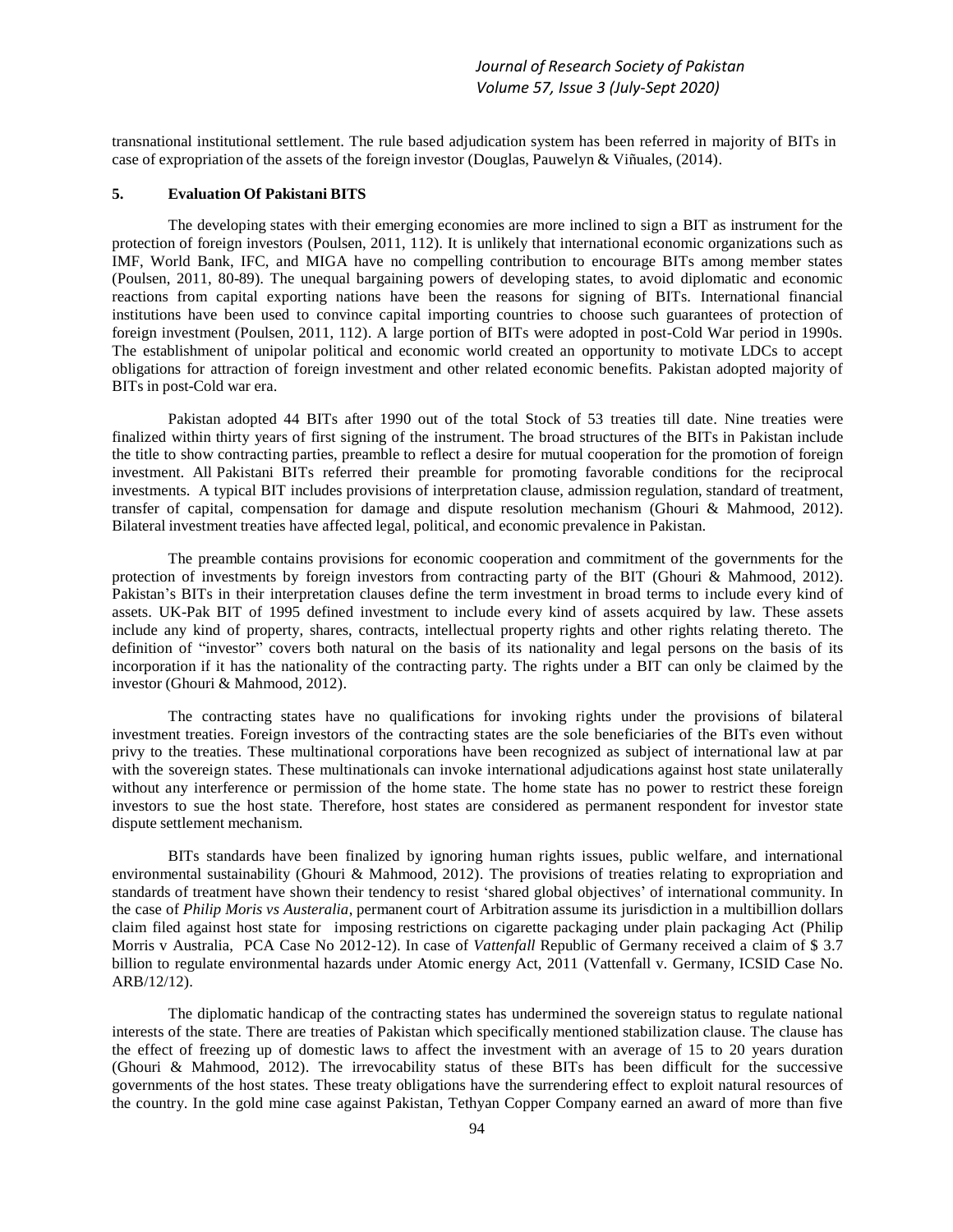billion US dollars on the plea of legitimate expectation to expand its lease agreement on the other mining area in *Rekodiq* Balochistan province (Tethyan v. Pakistan, ICSID Case No. ARB/12). The provisions of BITs in Pakistan has widened the scope of foreign investment and investors. The wide application of the scope of foreign investment and investment has created unpredictable results of ICSID ligations against Pakistan. The experience of Impreglio S.p.A. v. Islamic Republic of Pakistan and Bayindir v. Pakistan cases have highlighted that any measures to enforce contractual performance can invoke actionable claim against state. On the other hand, Agility for Public Warehousing Company K.S.C. v. Islamic Republic of Pakistan case an expired service performance contract of a foreign company became the cause of action the state. The expensively liberal interpretations the provisions of bilateral investment treaties have enhanced the chances to potential litigation with narrow scope of amicable settlements of investment disputes.

# **6. Conclusion and Suggestions for BITS in Pakistan**

The sensitivity of protection of foreign property can be traced back in early world communities of nineteenth and twentieth century. The scholarly work of *De Vattel* in1758 explained that mistreatment with property of foreign to be dealt as injury to the home state. This explanation eventually has been recognized as the principle of customary international law. *Edwin Boucher* extended it for diplomatic protection of state. The expanded narrations of foreign investment engendered controversies among trading nations. The decolonization of nineteenth century provoked nationalism among the political governments of newly independent states. Numbers of nation states choose to treat international investment alike their domestic standards. The investment disputes were dealt under the local remedial system of adjudication. The experiences of nationalization of foreign assets without effective compensation stimulated concerns about politicized and biased system of adjudication among the capital exporting nations. The capital exporting nations pleaded for transnational adjudication of foreign investment disputes. Number of trading nations finalized FCN treaties to save trade route and ensure credible protection for their citizens investing in contracting host states. FCN treaties proved to be preliminary model for BITs in post-World War II era of economic revival.

Pakistan and Germany in 1959 signed first ever bilateral investment treaty for the promotion and protection of foreign investments. This model of treaty showed a moderate trend of adoption and ratification in 1980s. Such trend skyrocketed in 1990s by attracting sweeping majority of world economies. All the major capital exporting nations have promoted such assurance under BITs. On one hand, the UNO and other international economic organizations played its leading role to promote and encourage BITs after failure to build multilateral consensus for multilateral investment treaty. On the other hand, the thirst of LDCs adopted international obligations to attract flow of foreign capital, skill, and technology. Till 1990s, Pakistan showed slow response of acquiring obligations under BITs. In the last decade of twentieth century, the successive governments in Pakistan acquired international obligations for foreign investment protection under BITs. The framework has acquired international obligations for treatment standards and expropriations. One of the major assurances incorporated to protect foreign investment has been in form of consent to supranational forums of adjudications in case of investment dispute. Majority of BITs provided procedure for the constitution of international tribunal in case of investment disputes with the foreign investors of contracting state. BITs obligations highlighted that foreign investor has privilege to invoke jurisdictions of international forum unilaterally without the permission of home state against contracting state.

The acquisition trends of bilateral investment treaties of Pakistan shows that Pakistan has adopted major portion of BITs in post-Cold War era. The establishment of unipolar world has motivated capital thirsty country to attract foreign capital from capital exporting nations and financial institutions by providing credible assurances. The increase in number of investment treaties enhanced the chances of litigations before supranational forums in the presence of liberal interpretations of treatment standards and provision of expropriation of foreign assets. The measures even taken to protect national interests or public welfare became actionable by supranational adjudicative forum without permission of contracting state.

The criticism on BITs suggests that these international investment agreements are form of global economic constitutionalism with neo-imperialistic approach to protect multinational capital even by subverting democratic decision making (Newcombe & Paradell, 2009, 64). The accumulative effects of Pakistan BITs regime have affected state sovereignty and its power of economic reforms and enhanced chances of multibillion dollar litigations against the state due to wide application of provisions of BITs. The Award of hefty damages in litigations against Pakistan